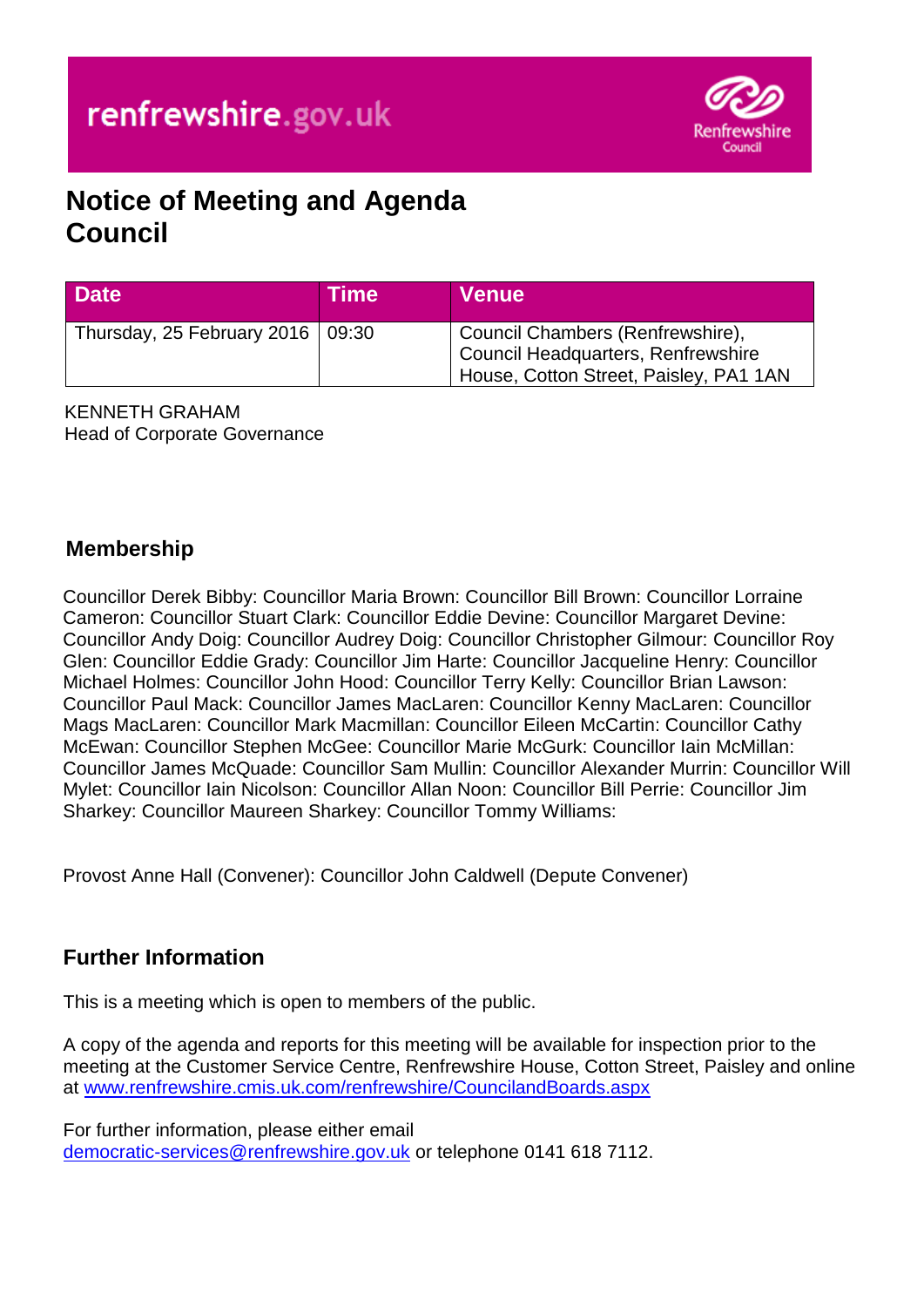# **Members of the Press and Public**

Members of the press and public wishing to attend the meeting should report to the customer service centre where they will be met and directed to the meeting.

# **Webcasting of Meeting**

This meeting will be filmed for live or subsequent broadcast via the Council's internet site – at the start of the meeting the Provost will confirm if all or part of the meeting is being filmed.

The Council is a Data Controller under the Data Protection Act 1998. Personal data collected during this webcast will be handled in accordance with the relevant legislation and the Council's Data Protection Policy.

Generally the public seating areas will not be filmed. However, by entering the Council Chamber and using the public seating area, you are consenting to being filmed and to the possible use of those images and sound recordings for webcasting or training purposes.

If you have any queries regarding this, please contact Committee Services on 0141 618 7112

To find the webcast please navigate to

http://renfrewshire.cmis.uk.com/renfrewshire/meetings.aspx and select the meeting from the calendar.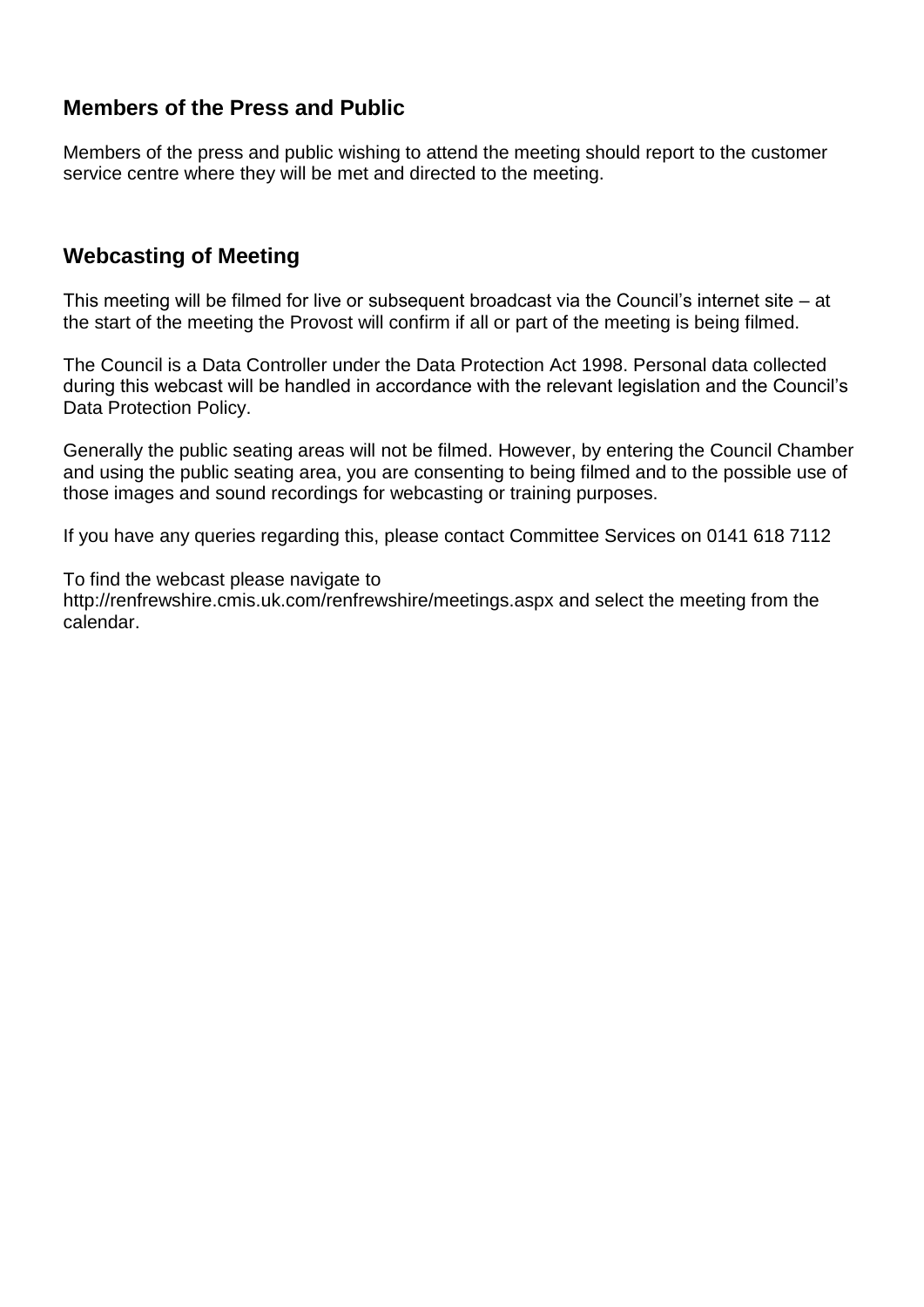#### **Items of business**

# **Apologies**

Apologies from members.

# **Declarations of Interest**

Members are asked to declare an interest in any item(s) on the agenda and to provide a brief explanation of the nature of the interest.

# **1 Minutes of Council, Boards and Panels**

Minutes of Meetings of Council, Boards and Panels (attached separately)

Council, 17 December 2015, pages 314-331

Social Work, Health & Well-being Policy Board, 19 January 2016, pages 332-336

Regulatory Functions Board, 20 January 2016, pages 337-342 Education & Children Policy Board, 21 January 2016, pages 343-352 Audit, Scrutiny & Petitions Board, 25 January 2016, pages 353-358 Housing & Community Safety Policy Board, 26 January 2016, pages 359-363

Planning & Property Policy Board, 26 January 2016, pages 364-372 Environment Policy Board, 27 January 2016, pages 373-377 Finance & Resources Policy Board, 27 January 2016, pages 378-405

Economy & Jobs Policy Board, 3 February 2016, pages 406-411 Regulatory Functions Board, 4 February 2016, pages 412-416 Renfrew & Gallowhill Local Area Committee, 9 February 2016, pages 417-420

Personnel Appeals and Applied Conditions of Service Appeals Panel, 11 February 2016, pages 421-422

Paisley North Local Area Committee, 11 February 2016, pages 423-426 Audit, Scrutiny & Petitions Board, 15 February 2016 (To Follow) Paisley South Local Area Committee, 16 February 2016 (To Follow) Leadership Board, 17 February 2016 (To Follow)

Regulatory Functions Board, 18 February 2016 (To Follow) Johnstone & the Villages Local Area Committee, 18 February 2016 (To Follow)

#### **2 Housing Revenue Account Budget and Rent Levels 2016/17 and Housing Capital Investment Plan 2016/17 to 2018/19 7 - 24**

Joint report by the Directors of Development & Housing Services and Finance & Resources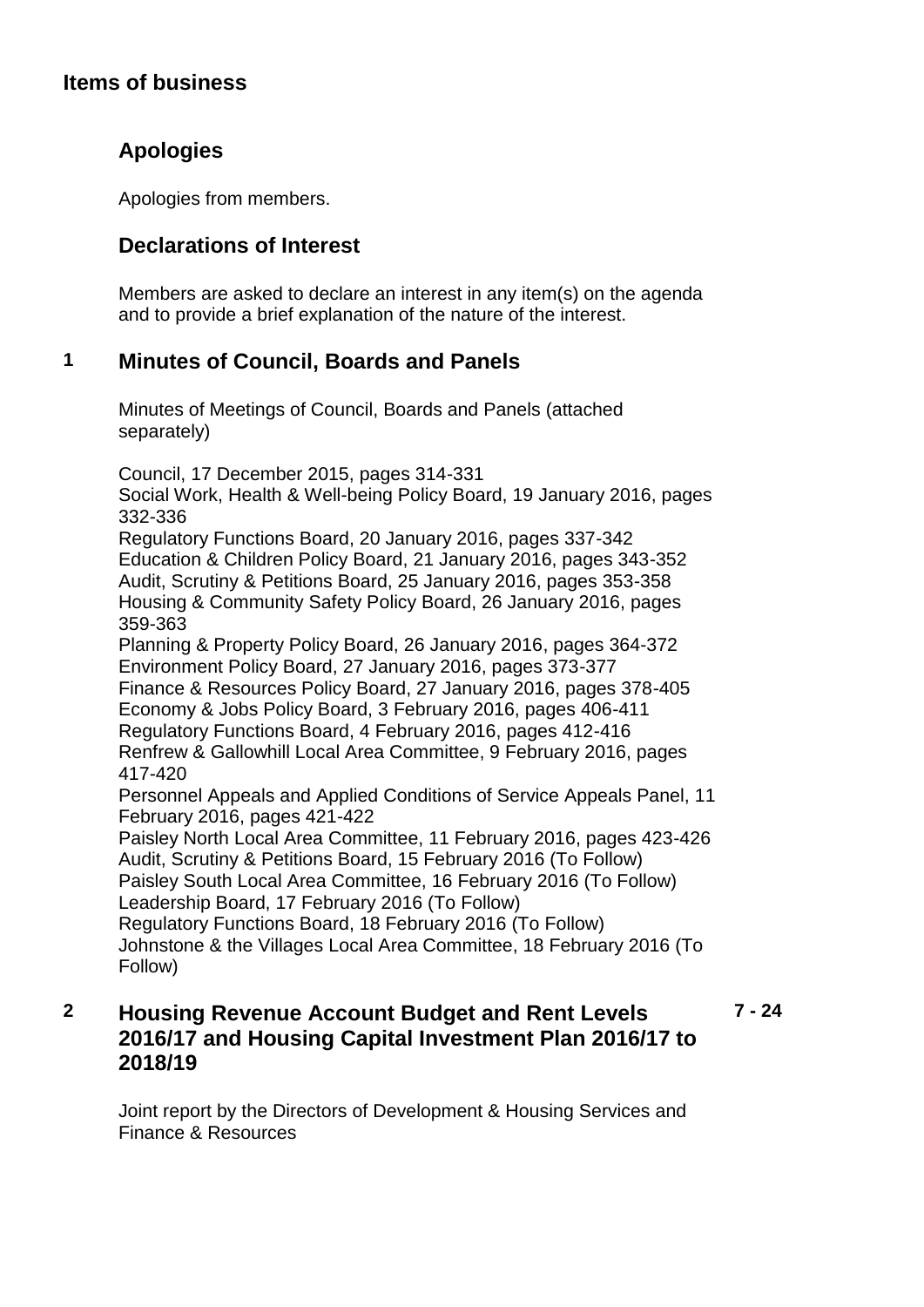| 3 | The Procurement Reform (Scotland) Act 2014 and the<br><b>Review of Standing Orders Relating to Contracts</b> | $25 - 30$ |
|---|--------------------------------------------------------------------------------------------------------------|-----------|
|   | Report by the Director of Finance & Resources                                                                |           |
| 4 | Living Wage Accreditation                                                                                    | $31 - 38$ |
|   | Report by the Chief Executive                                                                                |           |
| 5 | Records Management Plan                                                                                      | $39 - 98$ |
|   | Report by the Director of Finance & Resources                                                                |           |
|   |                                                                                                              |           |

#### **6 Notice of Motion (1)**

Notice of Motion by Councillors Lawson and Mylet in the undernoted terms:-

"Renfrewshire Council opposes the franchising of Paisley Crown Post Office. We believe this proposal will severely damage the provision of services and we call upon the Post Office to withdraw their plans and retain the Crown Post Office in Paisley."

# **7 Notice of Motion (2)**

Notice of Motion by Councillors M MacLaren and K MacLaren in the undernoted terms:-

"Council will immediately convene a task force which involves all ward councillors, senior council officers, Police Scotland and representatives from Paisley North Community Council to assess the causes of the recent Road Traffic Accidents in Love Street and to bring forward at the earliest opportunity an action plan which aims to reduce road traffic accidents in this area and provide re-assurance to the public."

# **8 Notice of Motion (3)**

Notice of Motion by Provost Hall and Councillor Lawson in the undernoted terms:-

"Council notes the outstanding contribution which Corinne Hutton, a resident of Renfrewshire, has made in respect of her involvement in charity work for the benefit of the people of Renfrewshire and beyond. In recognition of that contribution, Renfrewshire Council formally resolves that Corinne Hutton be admitted as an honorary freewoman of Renfrewshire.

The Director of Finance & Resources, in consultation with the Provost, is authorised to make the necessary arrangements to bestow this honour on and to include her on the roll of names of persons who are admitted as Freemen and Freewomen of Renfrewshire."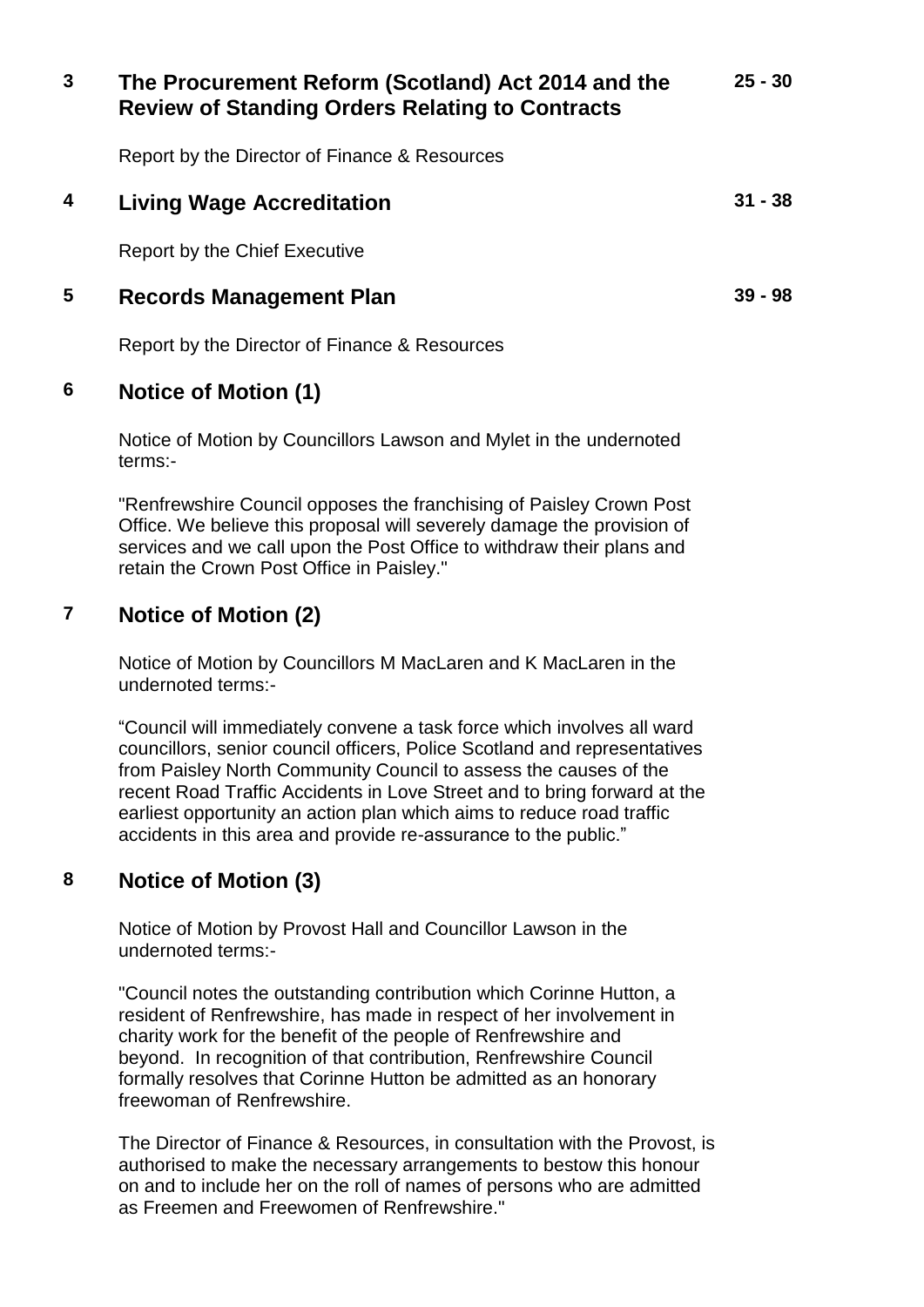# **9 Notice of Motion (4)**

Notice of Motion by Councillors Lawson and McEwan in the undernoted terms:-

"Street Lighting in Renfrewshire

Council instructs the Director of Community Resources to report to the Environment Policy Board on 16 March 2016 on the progress achieved in addressing the large backlog of street lamp repairs. The report to include the financial implications resulting from the Council's use of alternative contractors."

#### **10 Notice of Motion (5)**

Notice of Motion by Councillors K MacLaren and Mylet in the undernoted terms:-

"Greater Glasgow and Clyde Health Board

Council nominates a member from the main opposition group as the Council's representative on Greater Glasgow and Clyde Health Board. Council notes that the current representative has failed in his duty to support health services within Paisley and Renfrewshire and even participated in a protest against the health board."

# **11 Notice of Motion (6)**

Notice of Motion by Councillors Lawson and K MacLaren in the undernoted terms:-

"Financial Implications for Renfrewshire Council

Council instructs the Chief Executive to prepare a report for the Council meeting on 28 April 2016 on the financial implications for Renfrewshire Council and, where possible, the wider Renfrewshire economy on a UK exit from the European Union."

#### **12 Notice of Motion (7)**

Notice of Motion by Councillors J MacLaren and M Brown in the undernoted terms:-

"Council notes that The Scottish Government has announced that 5 million pounds will be made available to council for flood prevention. Council recognises the need to apply for funding to solve the repeated issue of flooding in Langbank. Council also calls on the Director of Community Resources to improve the maintenance of gullies, culverts and other field drains in the village."